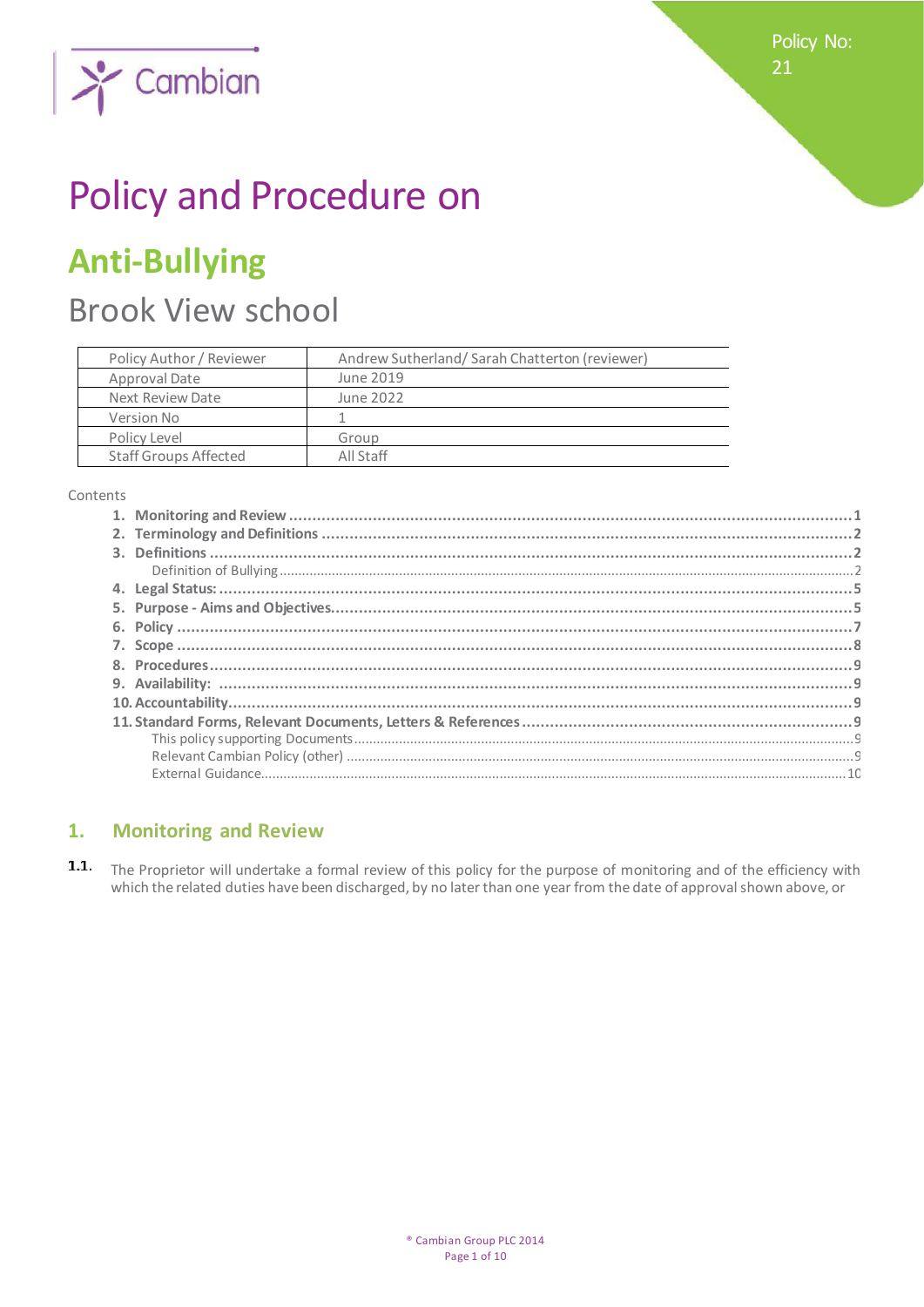

1.1. This policy will be subject to continuous monitoring, refinement and audit by the Head of Service. – move to procedure

Signed:

Defective

Andrew Sutherland Sarah Chatterton **Representative, Proprietor- Cambian Group Interim Head of Education** August 2021 **September 2021** 

Spearchasterlan

### **2. Terminology and Definitions**

2.1. Our aim is to use consistent terminology throughout this policy and all supporting documentation as follows:

| 'Establishment' or 'Location | this is a generic term which means the Children's<br>Home/school/college. Brook view School is a school.                                                                                                                                                        |
|------------------------------|-----------------------------------------------------------------------------------------------------------------------------------------------------------------------------------------------------------------------------------------------------------------|
| <b>Individual</b>            | means any child or young person under the age of 18 or young<br>adult between the ages of 18 and 25. At Brook View School we<br>have children attending and/or residing between the ages of 8 -<br>19.                                                          |
| <b>Service Head</b>          | This is the senior person with overall responsibility for the school.<br>At Brook View School this is the Principal who is Vicky Prosser.*<br>dual registered locations need to include Service Head and<br>Registered Manager if they are not the same person. |
| <b>Key Worker</b>            | Members of staff that have special responsibility for Individuals<br>residing at or attending the Establishment.                                                                                                                                                |
| Parent, Carer, Guardian      | means parent or person with Parental Responsibility                                                                                                                                                                                                             |
| <b>Regulatory Authority</b>  | Regulatory Authority is the generic term used in this policy to<br>describe the independent regulatory body responsible for<br>inspecting and regulating services. At Brook View School this is<br>Ofsted.                                                      |
| <b>Social Worker</b>         | This means the worker allocated to the child/family. If there is<br>no allocated worker, the Duty Social Worker or Team Manager is<br>responsible.                                                                                                              |
| <b>Placing Authority</b>     | Placing Authority means the local authority/agency<br>responsible for placing the child or commissioning the service                                                                                                                                            |
| <b>Staff</b>                 | Means full or part-time employees of Cambian, agency<br>workers, bank workers, contract workers and volunteers.                                                                                                                                                 |

### **3. Definitions**

**Definition of Bullying**

Version: 1<br>Next Review Date: June 2022 Next Review Date: Print Date: 21.01.22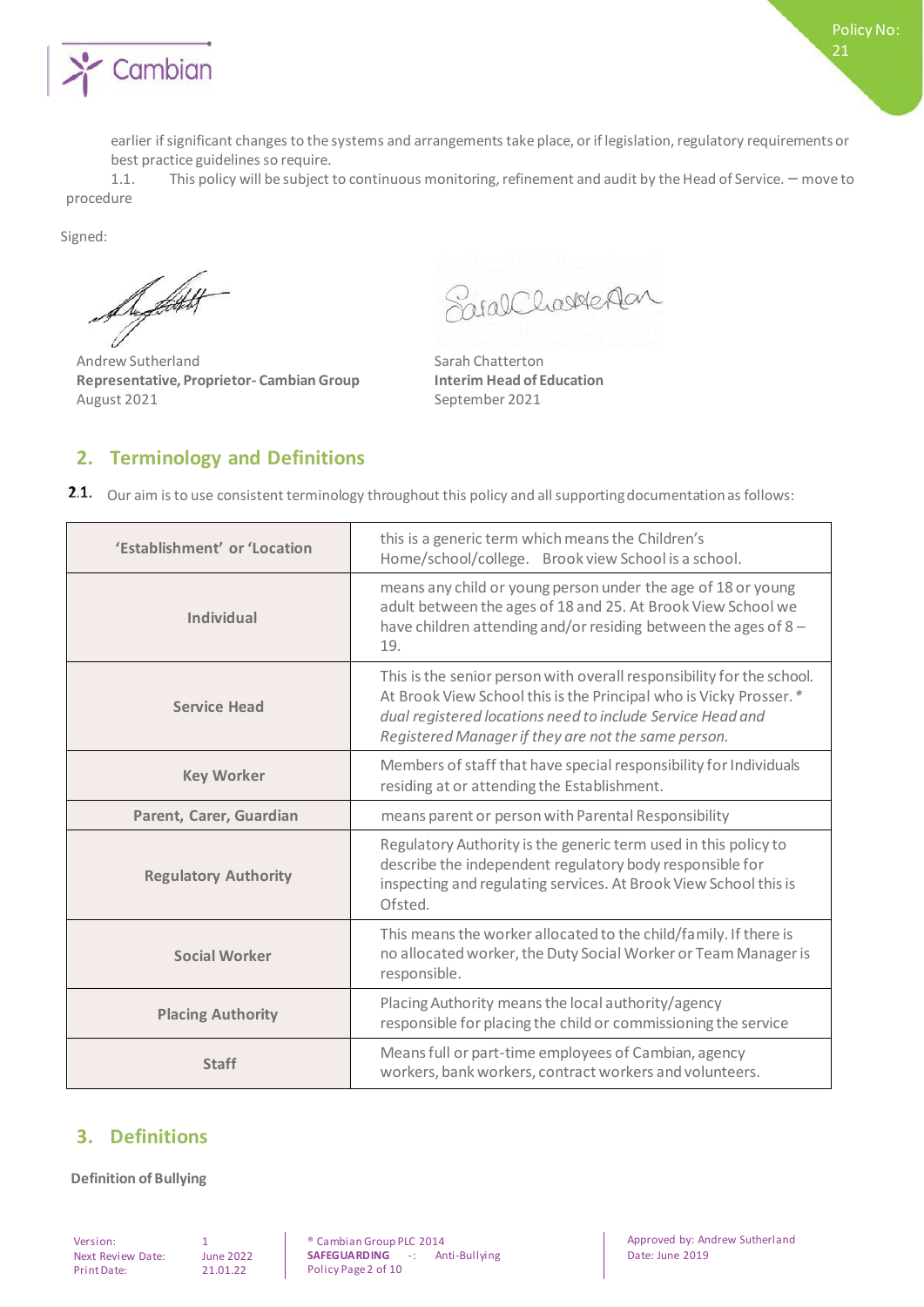

- 3.1. Bullying is an interaction between an individual or group of people with a more powerful individual or group which is perceived or intended to cause hurt, pain, suffering, humiliation or degradation.
- Bullying can be defined as a deliberate, unprovoked and a repeated (over time) action to intentionally humiliate,  $3.2.$ threaten, frighten or hurt an individual or group physically or emotionally. It is often motivated by prejudice against particular groups, for example, on grounds of race, religion and belief, culture, sex, gender, homophobia, special educational needs and disability (as defined in the Equality Act 2010), or because a child is adopted or is a carer. It may occur directly or through cyber-technology such as social websites, mobile phones, text messages, photographs and email. Bullying can occur through several types of anti-social behaviour. A feature of bullying in schools is that its existence is not always immediately known or suspected by those in authority. The school recognises the seriousness of both physical and emotional bullying in causing psychological damage and even suicide. Although bullying in itself is not a specific criminal act in the UK, some types of harassing or threatening behaviour or communications could be a criminal offence; for example, under the Protection from Harassment Act 1997, the Malicious Communications Act 1988, the Communications Act 2003 and the Public Order Act 1986. If our staff consider that an offence may have been committed, we will seek assistance from the police. As part of our Behaviour Policy insert name of school believes that all children and adults have the right to live in a supportive, caring environment in which pupils feel safe and free from bullying and harassment that may include cyber-bullying and prejudice-based bullying related to special educational need, sexual orientation, sex, race, religion and belief, gender reassignment or disability (as defined in the Equality Act 2010), and the use of discriminatory language.

#### $3.3.$ Bullying can be direct or indirect:

3.3.1.**Direct** forms include physical violence or threats; verbal assaults and taunts; the destruction of property; extortion and unwanted sexual interest or contact. Examples of indirect forms of bullying include ignoring and withdrawal of friendships; excluding and isolating young people; malicious gossip; offensive and threatening texting; spreading rumours and abusive or offensive graffiti. Bullying may also include being forced to become involved in criminal or anti-social behaviour.

- 3.3.2.**Emotiona**l (indirect bullying) including isolation of others by a refusal to co-operate with them and exclusion being unfriendly, excluding, tormenting (e.g. hiding books, threatening gestures), deliberately excluding from social groups or an activity by refusal to sit next to/ talk to/ work/ co-operate with others and refusal to follow staff instructions to do the above, or malicious rumours, e-mails or text messages, and also exclusion from play/discussions etc. with those whom they believe to be their friends.
- 3.3.3.**Physical** harm or its threat including the abuse of personal property jostling, serious fighting, pushing, kicking, hitting, taking or hiding belongings, punching or any use of violence; deliberately destroying or damaging work or possessions or removing personal property, use of weapons/threatening use of weapon (or any object which could be used as a weapon), intimidation through physical gestures and actions.
- 3.3.4.**Cyber**  not occurring face to face but rather through electronic means including, but not limited to, social networking sites, internet and intranet sites, email, instant messaging, by mobile phone including through text messages and phone calls, photographs both real and manipulated and so on.
	- Increasingly, bullying is happening through new technology. This can involve sending inappropriate or hurtful text messages, emails or instant messages, posting malicious material online (e.g. on social networking websites) or sending or posting offensive or degrading images and videos. 'Cyberbullying' as it is often called, night take the form of 'real world' bullying being played out online. Situations may be deliberately engineered in order to photograph someone in a humiliating way and circulate this online. It can be particularly insidious because of the potential to follow children wherever they are, including in the home.
	- "Cyber-bullying is an aggressive, intentional act carried out by a group or individual, using electronic forms of contact, repeatedly over time against a victim who cannot easily defend him or herself." We recognise that the advent of cyber-bullying adds a new and worrying dimension to the problem of bullying as there no safe haven for the person being bullied. Unlike other forms of bullying, cyber-bullying can follow children and young people into their private spaces and outside school hours. Cyber-bullies can communicate their messages to a wide

Policy No: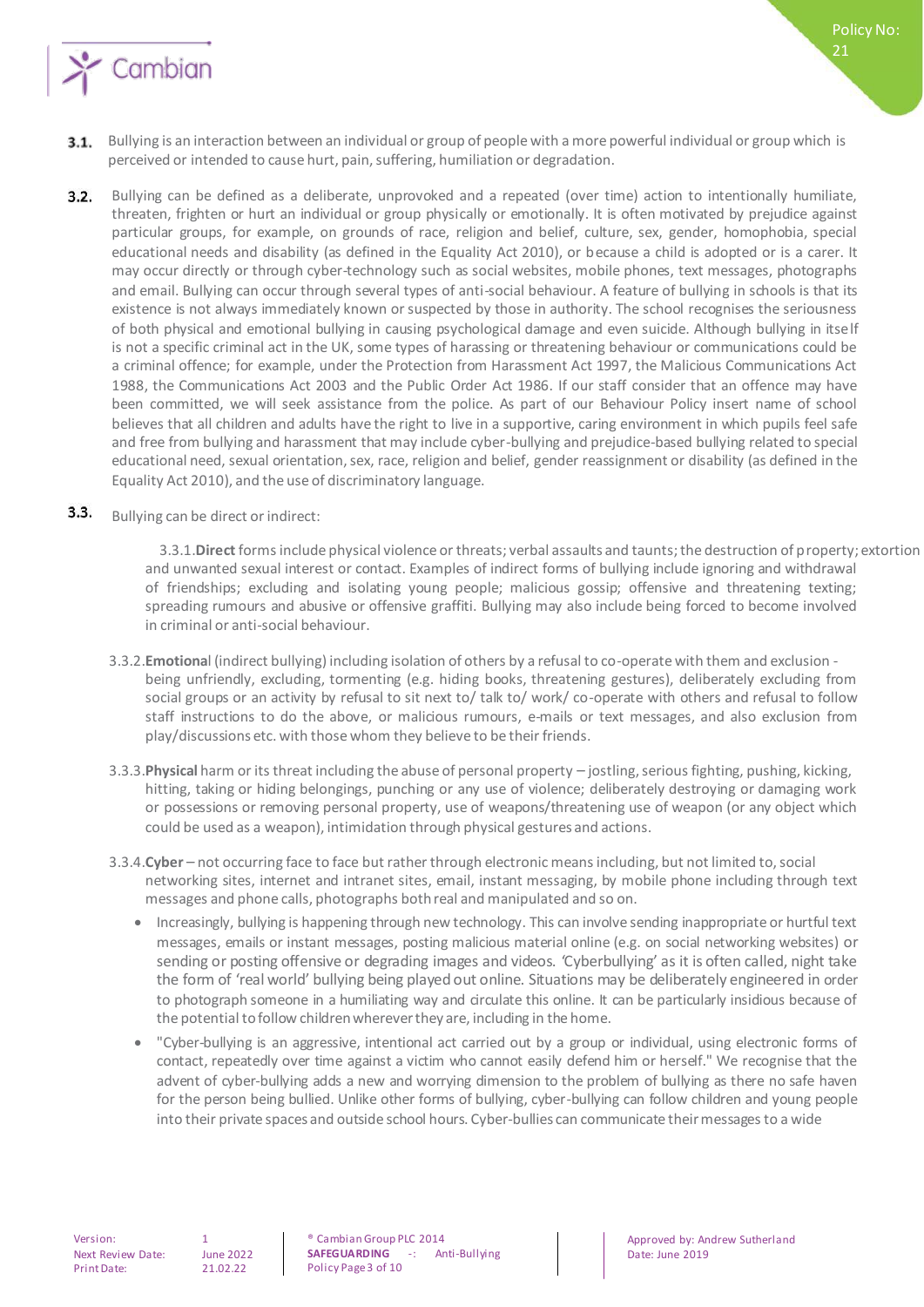

audience with remarkable speed, and can often remain unidentifiable and unseen. ICT may be used to send threatening pictures or messages to others.

Policy No:

21

- Seven categories of cyber-bullying have been identified:
	- **o Text message** bullying involves sending unwelcome texts that are threatening or cause discomfort;
	- **o Picture/video-clip** bullying via mobile phone cameras is used to make the person being bullied feel threatened or embarrassed, with images usually sent to other people. 'Happy slapping' involves filming and sharing physical attacks;
	- **o Phone call** bullying via mobile phone uses silent calls or abusive messages. Sometimes the bullied person's phone is stolen and used to harass others, who then think the phone owner is responsible. As with all mobile phone bullying, the perpetrators often disguise their numbers, sometimes using someone else's phone to avoid being identified;
	- **o Email bullying** uses email to send bullying or threatening messages, often using a pseudonym for anonymity or using someone else's name to pin the blame on them.
	- **o Online grooming**, Chat room and Social Networking Site abuse involves sending menacing or upsetting responses to children or young people.
	- **o** Bullying through **instant messaging** (IM) is an Internet-based form of bullying where children and young people are sent unpleasant messages as they conduct real-time conversations online;
	- **o** Bullying via **websites** includes the use of defamatory blogs (web logs), personal websites and online personal polling sites. There has also been a significant increase in social networking sites for young people, which can provide new opportunities for cyber-bullying.
- Because of the anonymity that new communications technologies offer, anyone with a mobile phone or Internet connection can be a target for cyber-bullying. Furthermore, bullies can reach much larger numbers within a peer group than they can with conventional bullying. Vindictive comments posted on a website, for instance, can be seen by a large audience, as can video clips sent by mobile phone. Most cyber-bullying is done by children of the same age. Although it leaves no visible scars, cyber-bullying of all types can be extremely destructive. Research has found that:
	- **o** Between a fifth and a quarter of children have been cyber-bullied at least once over the previous few months;
	- **o** Phone calls, text messages and email are the most common forms of cyber-bullying;
	- **o** There is more cyber-bullying outside school than in;
	- **o** Girls are more likely than boys to be involved in cyber-bullying in school, usually by phone;
	- **o** For boys, text messaging is the most usual form of cyber-bullying, followed by picture/video clip or website bullying;
	- **o** Picture/video clip and phone call bullying are perceived as the most harmful forms of cyber-bullying;
	- **o** Website and text bullying are equated in impact to other forms of bullying;
	- **o** Around a third of those being cyber-bullied tell no one about the bullying.
- Cambian Children's Services takes all form of bullying seriously and is particularly concerned to take action in relation to incidents which include racist, sexist, disability or homophobic elements. In these cases such issues will be specifically addressed with the bully (and his / her parent / carer / staff as appropriate) in the course of incident management.
	- **Racist**  Bullying directed at individuals of a certain race, culture, ethnicity, language, faith, community, national origin or national status. The distinctive feature of racist bullying is that the victim is attacked not as an individual but as the representative of a family, community or group. This is an area where schools are required to keep statistics about incidents.
	- **Cultural**  focusing on and/or playing off perceived cultural differences or similar. Sexist covers a wide range of behaviour from name calling to physical sexual assault. It is the use of sexual language or negative stereotyping on the basis of gender. Sexual - is unwanted or inappropriate physical contact or sexual innuendo.
	- **Homophobic**  This is bullying which is directed towards people who are openly gay, bisexual, are perceived as gay, or show characteristics. Heterosexual young people subject to homophobic bullying are less reluctant to

® Cambian Group PLC 2014 **SAFEGUARDING** -: Anti-Bullying Policy Page 4 of 10

Approved by: Andrew Sutherland Date: June 2019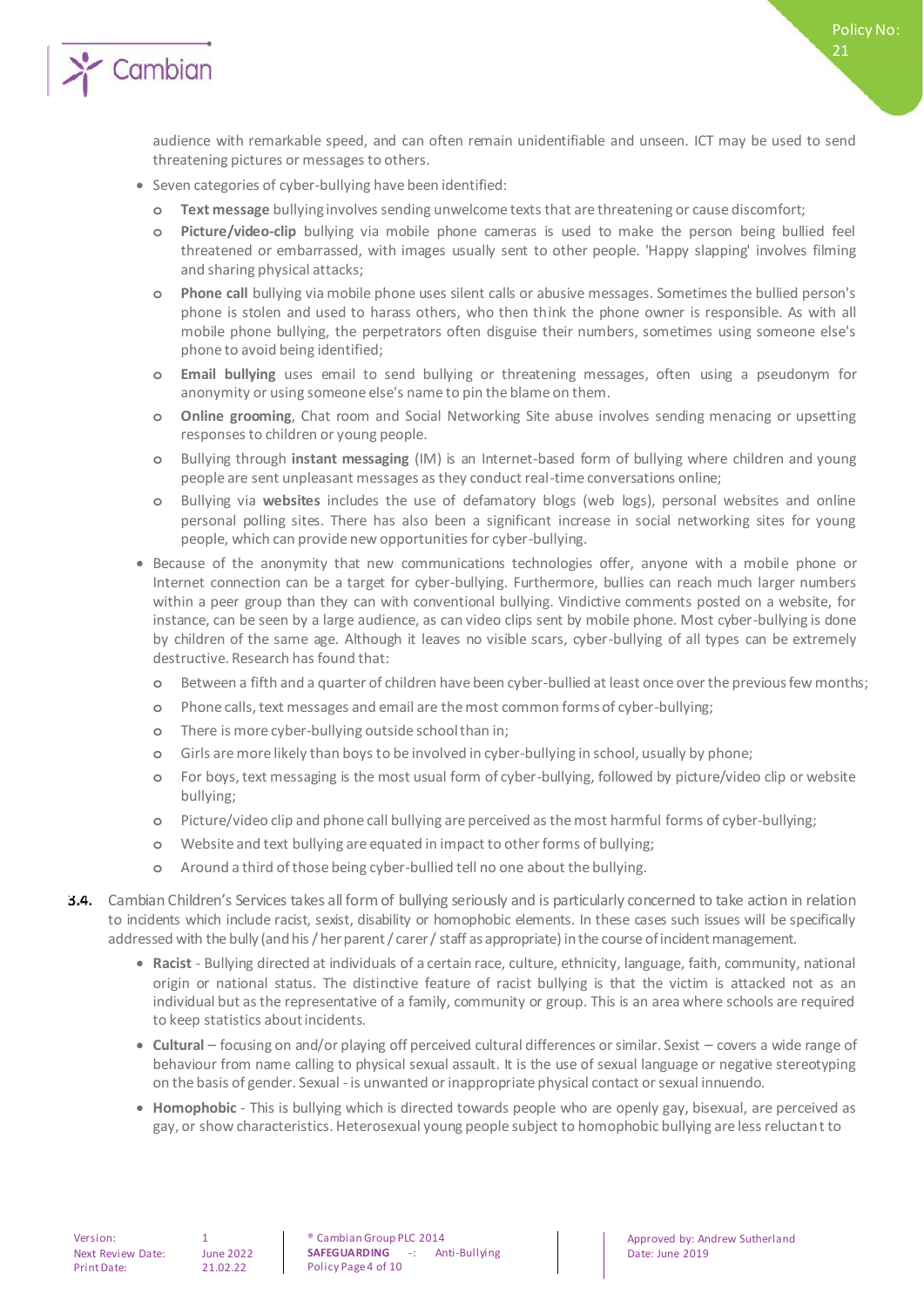

report it as this may enforce the stereotypical way that they are already viewed by others so sensitivity and positive support is required for victims.

- **Religious**  Attacking faith, belief, religious practice or custom. Special Educational Needs and Disability remarking upon, drawing attention to, or discriminating against persons with physical disabilities or learning difficulties or other identified special educational needs such as emotional and behavioural disabilities (EBD) and Specific Learning Difficulties (SLD) - (Dyslexia, Dyscalculia and Dyspraxia.
- **Verbal**  Name-calling, sarcasm, spreading rumours, making snide comments, teasing, humiliating others, threatening  $3.5.$ others, inciting others to humiliate and threaten others.
- $3.6.$ **Written** – Spreading rumours, writing or printing unkind or malicious on paper.

#### **0. Legal Status:**

- $4.1.$ Complies with Part 3, paragraph 10 of The Education (Independent School Standards Compliance Record) (England) (Amendment) Regulations.
- $4.2.$ Cambian Group complies with legislation / regulations and requirements under the Quality Standards 2015 Social Care, England Children and Young Persons, England The Children's Homes (England) Regulations 2015. The Health and Social Care Act 2008 (Regulated Activities) Regulations 2015. Care Home (Wales) Regulation 2002
- $4.3.$ Preventing and Tackling Bullying: Advice for Headteacher, staff and governing bodies: DfE Guidance (October 2014): and the relevant aspects of Safe to Learn, embedding anti-bullying work in schools. Supporting children and young people who are bullied: advice for schools: DfE Guidance (March 2014). Cyberbullying: advice for Headteacher and school staff: (November 2014). Advice for parents and carers on cyberbullying: (November 2014) along with having regard for the guidance set out in the DfE (Don't Suffer in Silence booklet).
- 4.4. Has regard to the Equality Act 2010 and the Public Sector Equality Duty.

#### **0. Purpose - Aims and Objectives**

- To seek to create a culture in which bullying of any kind is not accepted by anyone.  $5.1.$
- $5.2.$ To enable all staff to understand what constitutes bullying.
- $5.3.$ We make it clear to Individuals, staff and parents that bullying is completely unacceptable. We strongly believe, as part of our behaviour policy, that Individuals have the right to study in a safe, supportive and secure environment, free from physical threats, verbal taunts and any form of harassment. Incidents of bullying threaten this and cause enormous stress to victims. We are therefore strongly committed to the avoidance of bullying in all its forms.
- **5.4.** To provide a clear framework for dealing with incidents of bullying, ensuring that bullies are dealt with swiftly and firmly. Our straightforward procedures make it easy to report bullying, including cyber bullying and bullying outside of school. Therefore if bullying does occur, Individuals should be able to tell, and know that incidents will be dealt with promptly and effectively.
- 5.5. For all staff to be vigilant in recognising if bullying is taking place, and deal with it thoroughly and with sensitivity. Ou r aim is to promote positive relationships amongst all and to develop a culture in which individuals are listened to and their concerns taken seriously.
- 5.6. We believe that the principle means of prevention is through the maintenance of conditions where bullying is less likely to flourish and is more easily detected. All Individuals are known to us personally and it is therefore easier for us to detect signs of possible distress. Moreover, we feel that it is important that they have free and informal access to the Head of Service and other staff. This can be seen in the procedures we adopt. However, a formal anti-bullying policy is

<sup>®</sup> Cambian Group PLC 2014<br>**SAFEGUARDING** -: An **SAFEGUARDING** -: Anti-Bullying Policy Page 5 of 10

Approved by: Andrew Sutherland Date: June 2019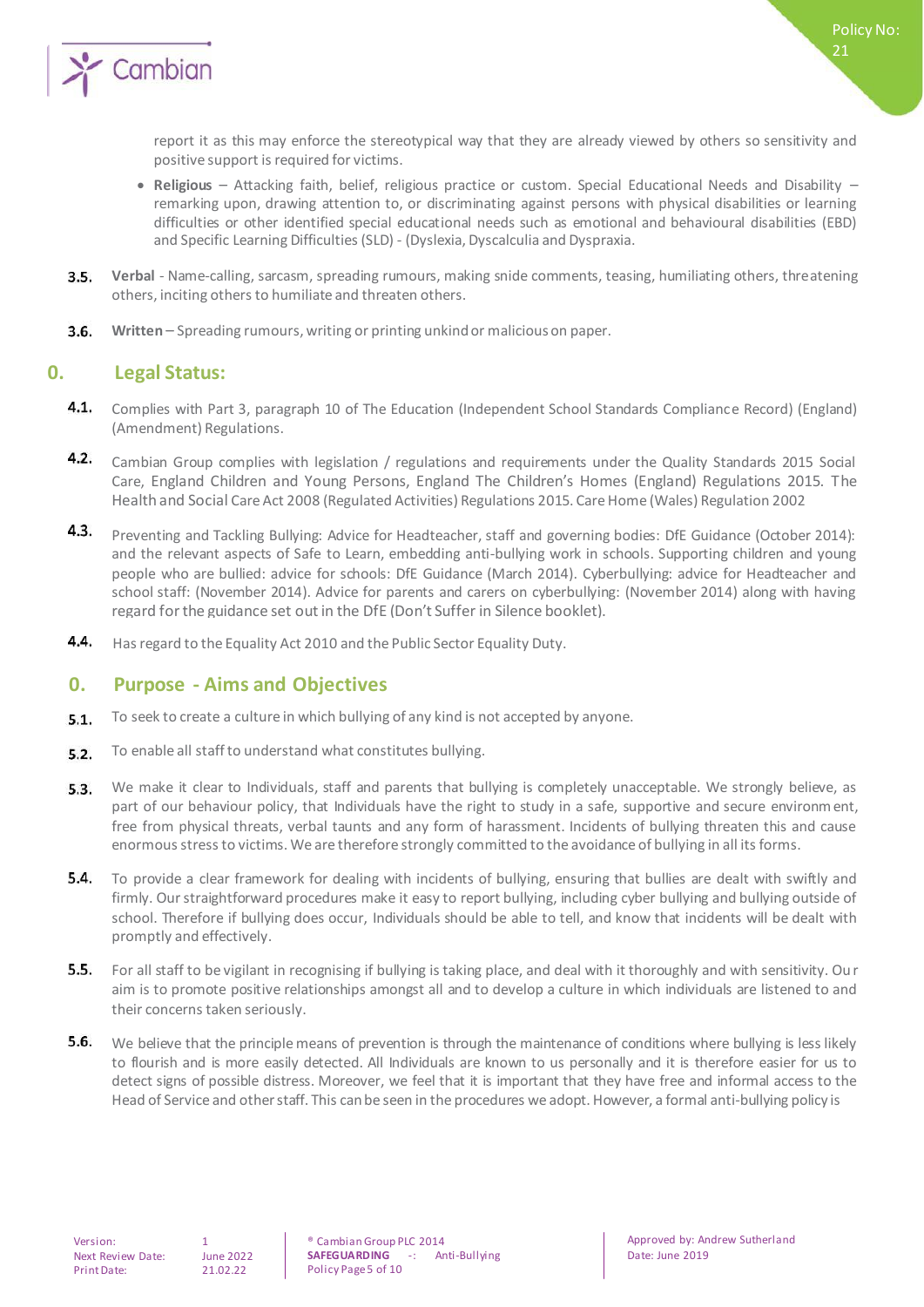

of utmost importance. We aim to promote a transparency in human relationships so that children and young people, by default, are held to account for the feelings they may evoke in others.

- $5.7.$ This policy applies to all activities both on and away from the location.
- $5.8.$ In the event of bullying taking place among the staff, the Head of Service should be informed and appropriate decisions made with possible reference to the relevant Employment Policies and Procedures. Accusations of bullying of an Individual by members of staff will be investigated thoroughly.
- 5.9. Members of staff to whom disclosures are made should initiate the following procedures themselves and/or consult with the relevant staff as appropriate. All disclosures, whether from an Individual, a parent, a member of staff or a

Policy No: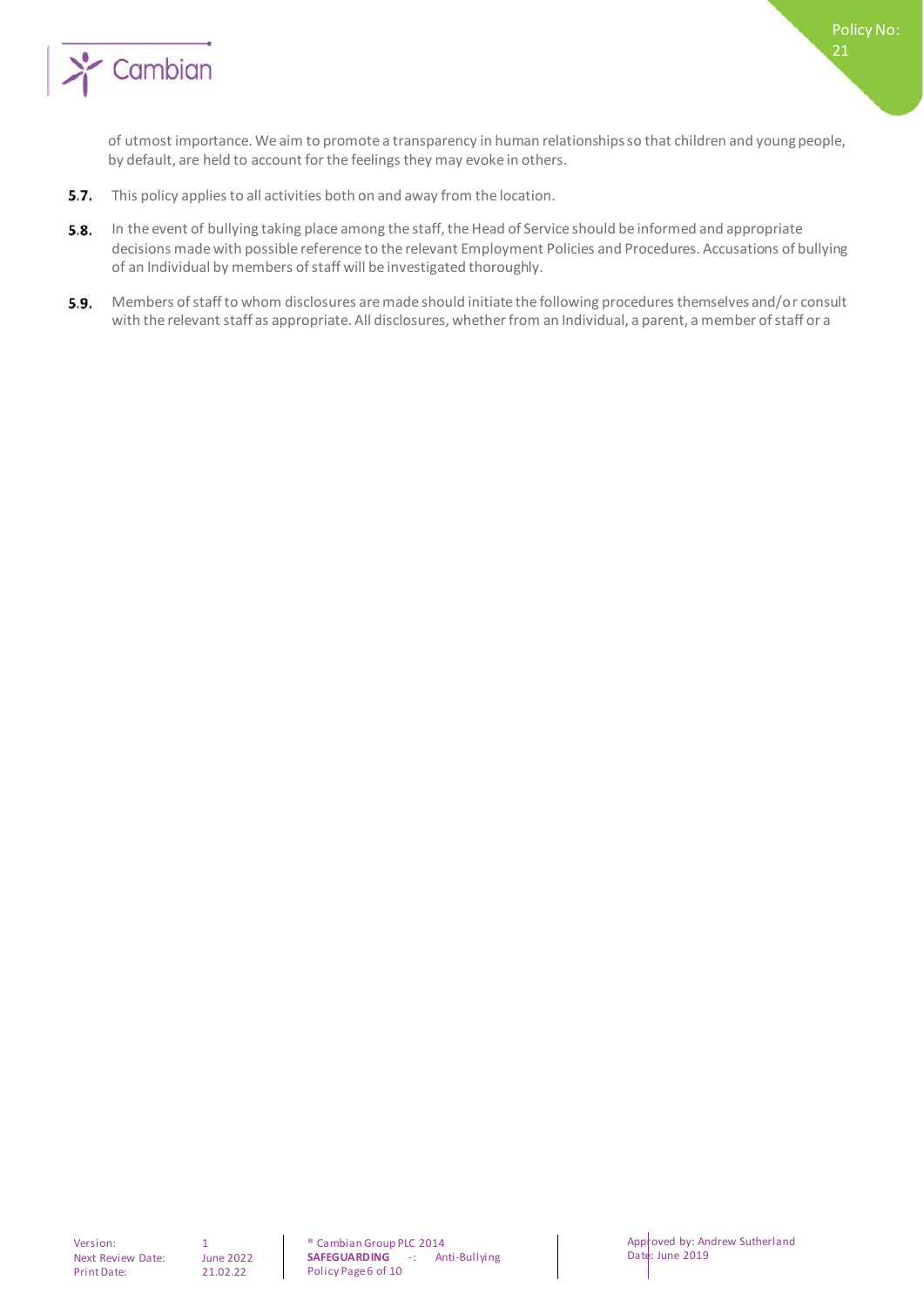

volunteer should be taken seriously and treated with sensitivity. The victim(s) should be made aware that their safety is considered to be of paramount importance.

#### **6. Policy**

- $6.1.$ To proactively work to prevent and eliminate any form of bullying by:
	- 6.1.1.promoting good behaviour and positive relationships based on mutual respect. making pupils fully aware of the school's policy through, for example, a list of expectations;
	- 6.1.2.ensuring pupils understand that if they have been bullied or have witnessed bullying, they should tell a member of staff, their parents or any helpful adult or friend;
	- 6.1.3. promoting anti-bullying using educational elements such as our scheme for Personal, Social, Health, Economic education (PSHE)education assemblies, circle time, projects, drama, stories, literature, with discussion of differences between people and the importance of avoiding prejudice based language;
	- 6.1.4. developing Social and Emotional Aspects of Learning (SEAL) throughout insert name of school and the curriculum;
	- 6.1.5. informing parents by various means of the school's anti-bullying policy whilst encouraging them to support it;
	- 6.1.6. providing counselling and help for victims of bullies and for bullies themselves ;
	- 6.1.7. imposing reasonable, proportionate and consistent sanctions as and when necessary;
	- 6.1.8. developing initiatives to raise awareness of the negative impact of bullying by any member of our community such as an anti-bullying assembly and peer mentoring;
	- 6.1.9. familiarising all staff with the anti-bullying policy through In-Service training and Professional Development to ensure it is applied consistently and fairly and by showing respect for all, that they act as good role models for Individuals.
- For all Cambian Children's Services staff / carers to address issues of bullying in a consistent manner  $6.2.$
- To make young people, parents / carers and staff aware of what steps to take when an incident of bullying has occurred.  $6.3.$
- $6.4.$ To demonstrate to bullies that their behaviour is unacceptable and to reassure victims that action will be taken to keep them safe, which includes strategies to address bullies' problematic behaviour in a fair, firm, non-oppressive manner and to provide them with support to enable them to change their behaviour.
- $6.5.$ To clarify issues of responsibility for responding to incidents of bullying and to emphasise to staff, young people, parents and other interested parties the company's 'zero tolerance' attitudes towards bullying behaviour.
- 6.6. To eliminate intimidating behaviour and promote an ethos in which each young person is safe and able to realise their full potential.
- $6.7.$ To reassure parents / carers and placing social workers that the company takes the issue of bullying seriously and will take the necessary action to minimise its impact on the young people who live and are educated there in.
- 6.8. To ensure records are kept to evaluate the effectiveness of the approach or to enable patterns to be identified.
- **6.9.** To ensure that each Individual is treated fairly and with respect.
- 6.10. Bullying can take place between pupil and pupil, staff and staff and staff and pupil. We consider the pastoral care of the pupils and staff to be of prime importance. In class, this role largely rests with the class teacher. It is school policy that any misdemeanour will be dealt with by the member of staff present when it occurs, whether in the playground, classroom, cloakroom or any part of the school. A common code of behaviour is expected from everyone at Insert name of School (see Behaviour Policy). All staff and volunteers at Insert name of School are expected to treat each other with a professional level of respect. The term 'bullying' is commonly associated with acts of violence but non-physical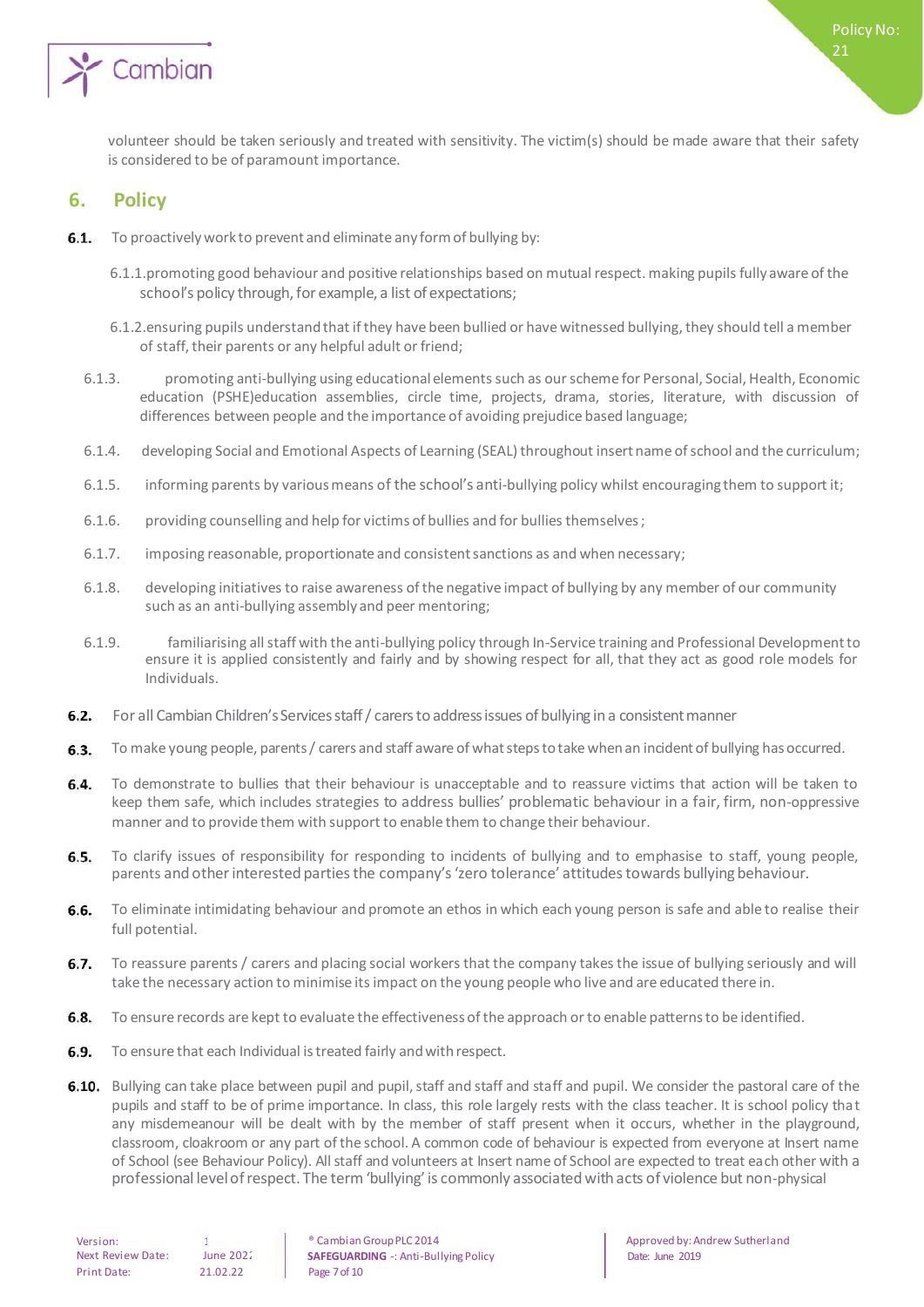

bullying is experienced by many pupils at some period during their school career. We believe that all children and staff should be able to work and play without any fear of being bullied by any other person. Bullying is not tolerated and all accusations are to be taken seriously and dealt with. Bullying can take place between pupil and pupil, staff and staff and staff and pupil. We consider the pastoral care of the staff and children to be of prime importance. In class this role largely rests with the class teacher. It is school policy that any misdemeanour will be dealt with by the member of staff present when it occurs, whether in the playground, classroom, cloakroom or any part of the school. A common code of behaviour is expected from everyone in the school (see Behaviour Policy). All staff and volunteers at our school are expected to treat each other with a professional level of respect.

#### **7 . S c o p e**

- 7.1. The policy applies to all incidents of bullying between young people whether they occur within or outside the setting including cyber bullying. If there are concerns about young people being bullied by staff / carers, these will be addressed through the Whistle-blowing / Safeguarding Policies.
- $7.2.$ If a young person is being bullied by another young person with whom they attend School or who lives in another establishment the same procedures apply. If a young person is bullied or bullies others while on contact visits this

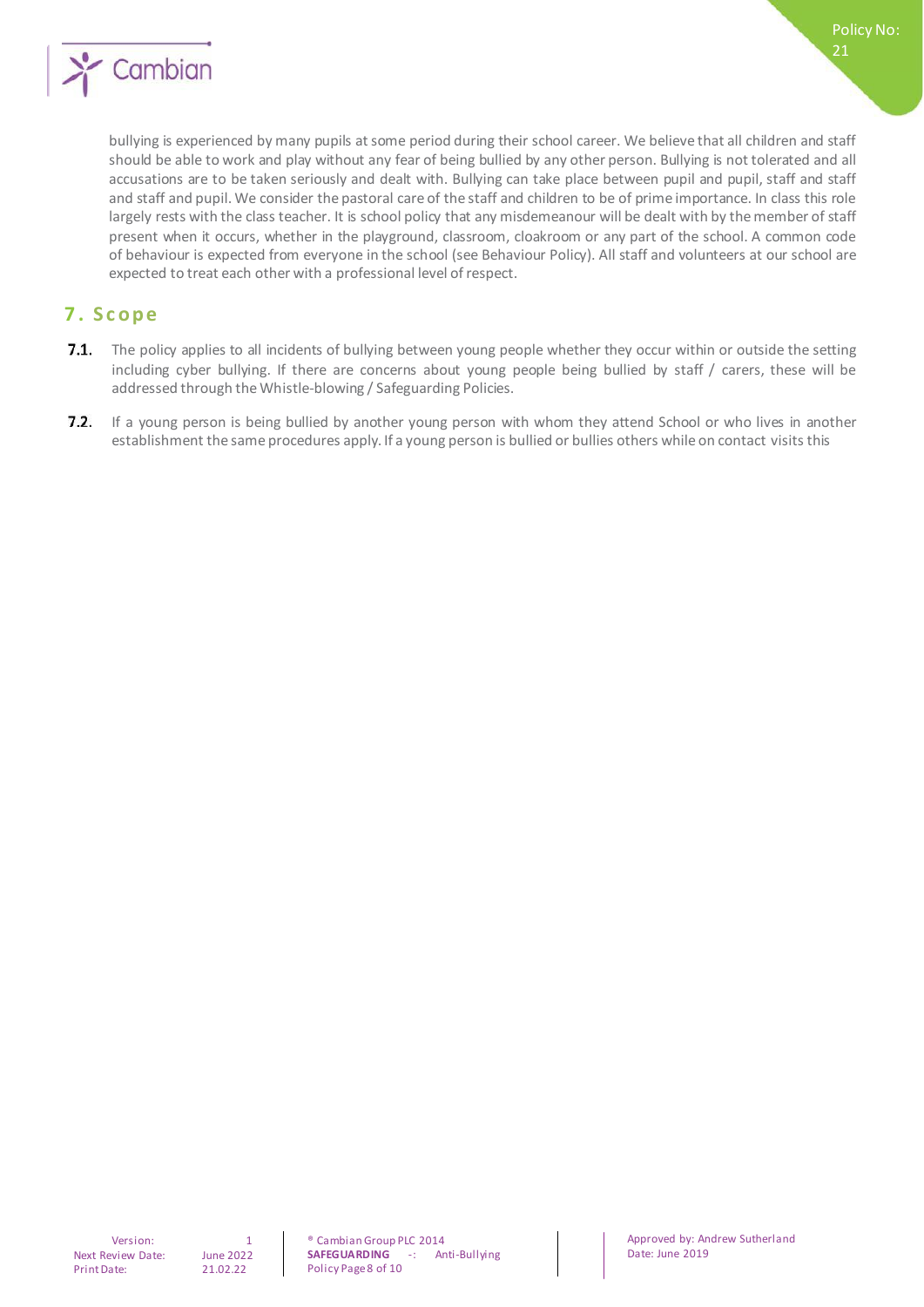

73 Where there are concerns around staff on staff bullying, these will be addressed through the Harassment & Bullying Policy, Whistle Blowing policy and Code of Conduct.

#### **8. Procedures**

- $8.1.$ Heads of Service for all Cambian locations are responsible for ensuring that clear local procedure is in place to support this policy for preventing and managing bullying incidents and that the procedure is routinely reviewed to reflect current and up to date local procedures and protocols.
- $8.2.$ Procedures for the prevention and management of bullying incidents are underpinned by this policy and are set out in localised procedures using templates for each of our service types.

#### **9. Availability:**

 $9.1.$ This policy and supporting procedure for each location is made available to parents, carers, staff and Individuals at the location office and where appropriate on the location's website.

#### **10. Accountability**

- 10.1. All Heads of Service have day-to-day operational responsibility for this policy, and ensuring that all staff who may deal with concerns or investigations under this policy receive regular and appropriate guidance on its use.
- 10.2. All colleagues are responsible for the success of this policy and should ensure that they use it to disclose any suspected danger or wrongdoing.

### **1. Standard Forms, Relevant Documents, Letters & References**

#### **This policy supporting Documents**

- 11.1. Anti-Bullying Procedures
- 11.2. Bullying Report Form
- 11.3. ICT-Based Forms of Abuse (including Cyber-Bullying) Policy
- 11.4. Anti-Bullying: Parents and Pupils Information Sheets,
- 11.5. Anti-Bullying Code
- 11.6. The School Rules, What to do if you are Worried

#### **Relevant Cambian Policy (other)**

- 11.7. Equality And Diversity including Equal Opportunities and Racial Harassment
- 11.8. e-Safety Policy including ICT Acceptable Use
- 11.9. Harassment and Bullying Policy- GHR 02
- **11.10.** Positive Behaviour Management Policy (including Sanctions, Rewards, and Exclusions)
- 11.11. Safeguarding Policy And Procedures including Child Protection
- 11.12. Staff Code of Conduct

Policy No: